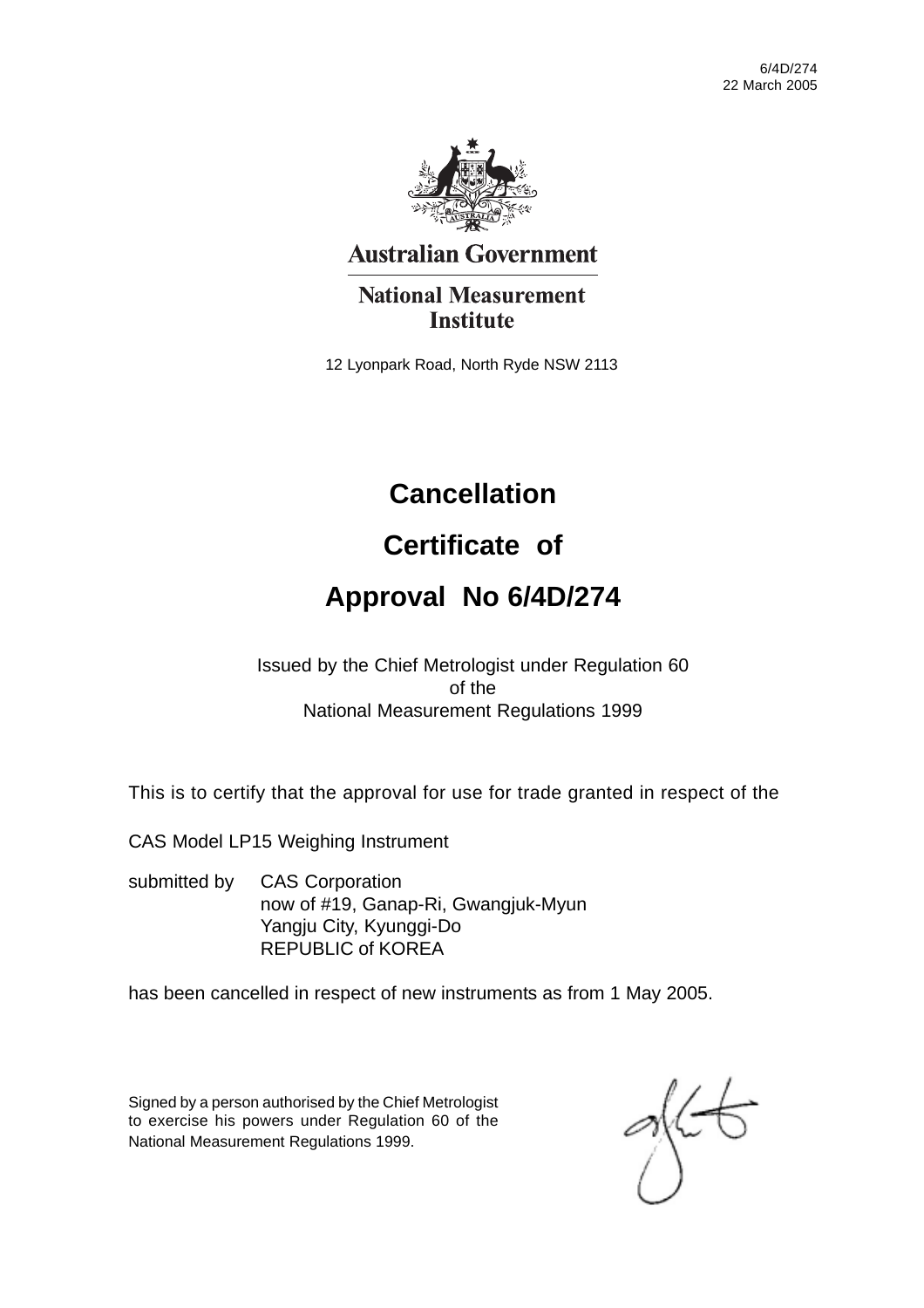

# **Notification of Change**

# **Certificate of Approval No 6/4D/274**

# **Change No 1**

The following change is made to the approval documentation for the

CAS Model LP15 Weighing Instrument

submitted by CAS Corporation 440-1 Sungnae-Dong Kangdong-Ku Seoul Korea.

In Certificate of Approval No 6/4D/274 dated 23 January 1997, the Condition of Approval referring to the review of the approval should be amended to read:

"This approval becomes subject to review on 1 May 2004, and then every 5 years thereafter."

Signed and sealed by a person authorised under Regulation 9 of the National Measurement (Patterns of Measuring Instruments) Regulations to exercise the powers and functions of the Commission under this Regulation.

Bend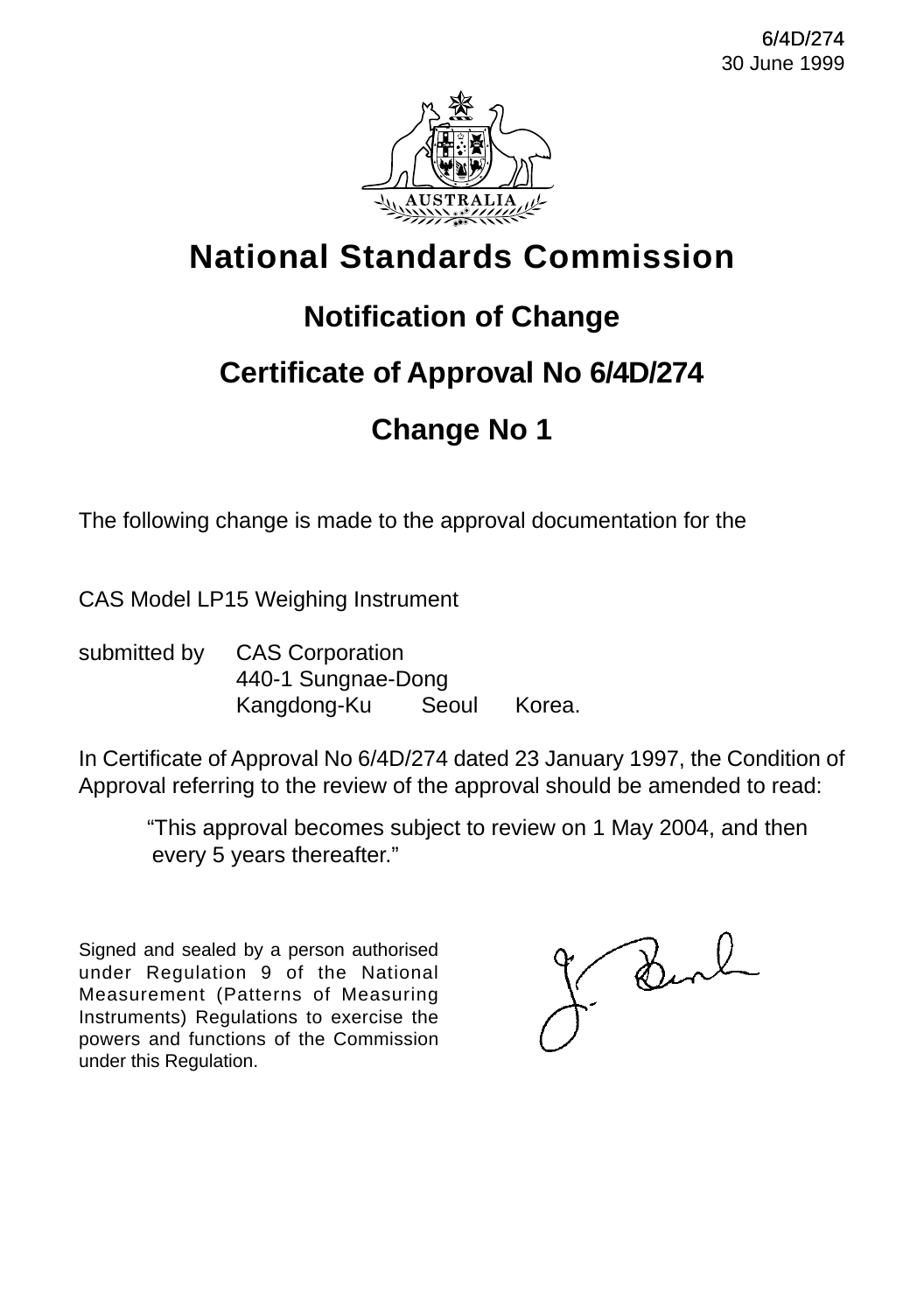

## **Certificate of Approval**

## **No 6/4D/274**

## Issued under Regulation 9 of the National Measurement (Patterns of Measuring Instruments) Regulations

This is to certify that an approval for use for trade has been granted in respect of the

CAS Model LP15 Weighing Instrument

| submitted by | <b>CAS Corporation</b> |       |        |
|--------------|------------------------|-------|--------|
|              | 440-1 Sungnae-Dong     |       |        |
|              | Kangdong-Ku            | Seoul | Korea. |

**NOTE:** This Certificate relates to the suitability of the pattern of the instrument for use for trade only in respect of its metrological characteristics. This Certificate does not constitute or imply any guarantee of compliance by the manufacturer or any other person with any requirements regarding safety.

## CONDITIONS OF APPROVAL

This approval becomes subject to review on 1 May 1999, and then every 5 years thereafter.

Instruments purporting to comply with this approval shall be marked NSC No6/4D/274 and only by persons authorised by the submittor.

Auxiliary devices used with this instrument shall comply with the requirements of General Supplementary Certificate No S1/0/A.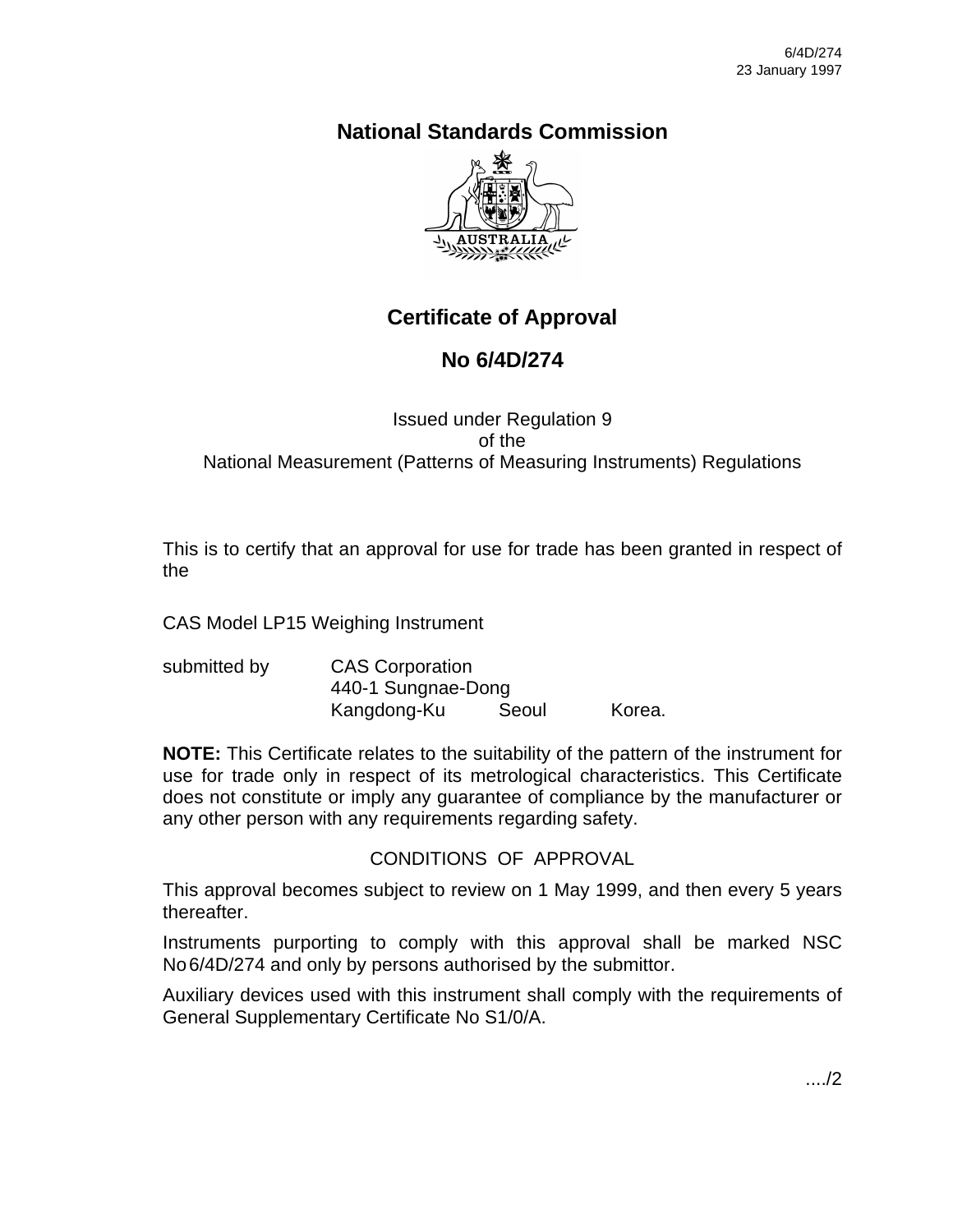Certificate of Approval No 6/4D/274 **Page 2** Page 2

It is the submittor's responsibility to ensure that all instruments marked with this approval number are constructed as described in the documentation lodged with the Commission and with the relevant Certificate of Approval and Technical Schedule. Failure to comply with this Condition may attract penalties under Section 19B of the National Measurement Act and may result in cancellation or withdrawal of the approval, in accordance with the Commission's Document 106. The Commission reserves the right to examine any instrument or component of an instrument purporting to comply with this approval.

## DESCRIPTIVE ADVICE

**Pattern:** approved 5 April 1994

A CAS model LP15 self-indicating weighing instrument of 15 kg maximum capacity.

Technical Schedule No 6/4D/274 describes the pattern.

| <b>Variant:</b> | approved 3 December 1996 |
|-----------------|--------------------------|
|-----------------|--------------------------|

1. Model XP-15 weighing instrument.

**Variant:** approved 20 December 1996

2. With an alternative internal power supply module.

Technical Schedule No 6/4D/274 Variation No 1 describes variants 1 and 2.

## FILING ADVICE

Certificate of Approval No 6/4D/274 dated 29 July 1994 is superseded by this Certificate and may be destroyed. The documentation for this approval now comprises:

Certificate of Approval No 6/4D/274 dated 23 January 1997 Technical Schedule No 6/4D/274 dated 29 July 1994 (incl.Test Procedure) Technical Schedule No 6/4D/274 Variation No 1 dated 23 January 1997 Figure 1 dated 29 July 1994

Signed and sealed by a person authorised under Regulation 9 of the National Measurement (Patterns of Instruments) Regulations to exercise the powers and functions of the Commission under this Regulation.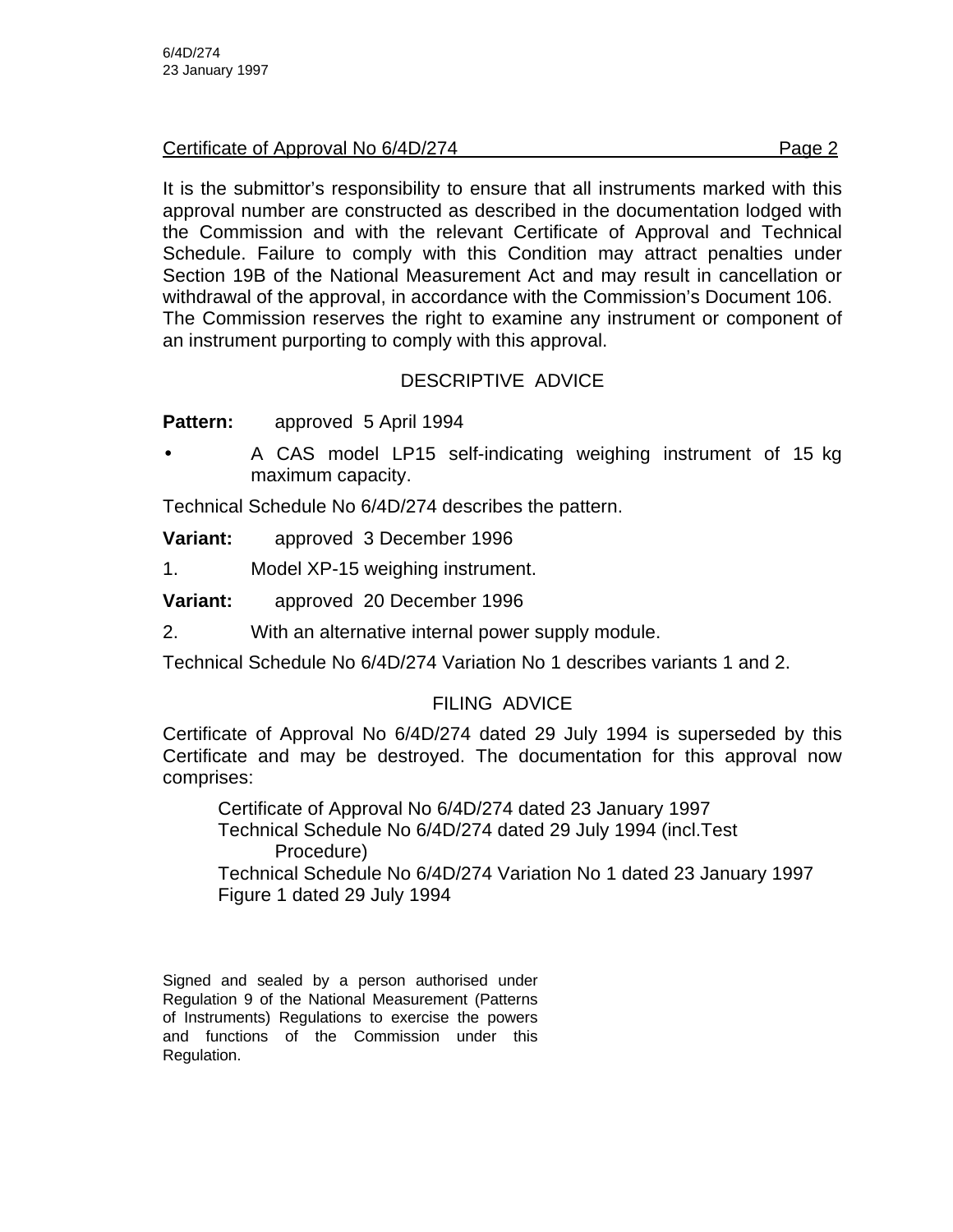

TECHNICAL SCHEDULE No 6/4D/274

Pattern: CAS Model LP15 Weighing Instrument.

Submittor: CAS Corporation 440-l Sungnae-Dong Kangdong-Ku Seoul Korea.

#### 1. Description of Pattern

A CAS model LP15 self-indicating price-computing weighing instrument (Figure 1) of 15 kg maximum capacity with a verification scale interval of 0.005 kg. Instruments have unit price to \$9999.99/kg, price to \$99999.99, a price-look-up (PLU) facility, and may be fitted with output sockets for the connection of peripheral and/or auxiliary devices.

Instruments are fitted with an integral label printer.

Instruments are fitted with a CAS model BC-15 load cell of 15 kg capacity.

#### 1.1 Zero

Zero is automatically corrected to within  $\pm 0.25e$  whenever power is applied and whenever the instrument comes to rest within 0.5e of zero.

#### 1.2 Tare

-

A semi-automatic subtractive taring device of up to 5.99 kg capacity may be fitted.

#### 1.3 Display Check

A display check is initiated whenever power is applied.

#### 1.4 Levelling

The instrument is provided with adjustable feet and a level indicator.

#### 1.5 Verification/Certification Provision

Provision is made for a verification/certification mark to be applied.

#### 1.6 Sealing Provision

Provision is made for sealing the calibration adjustment cover plate located under the load receptor.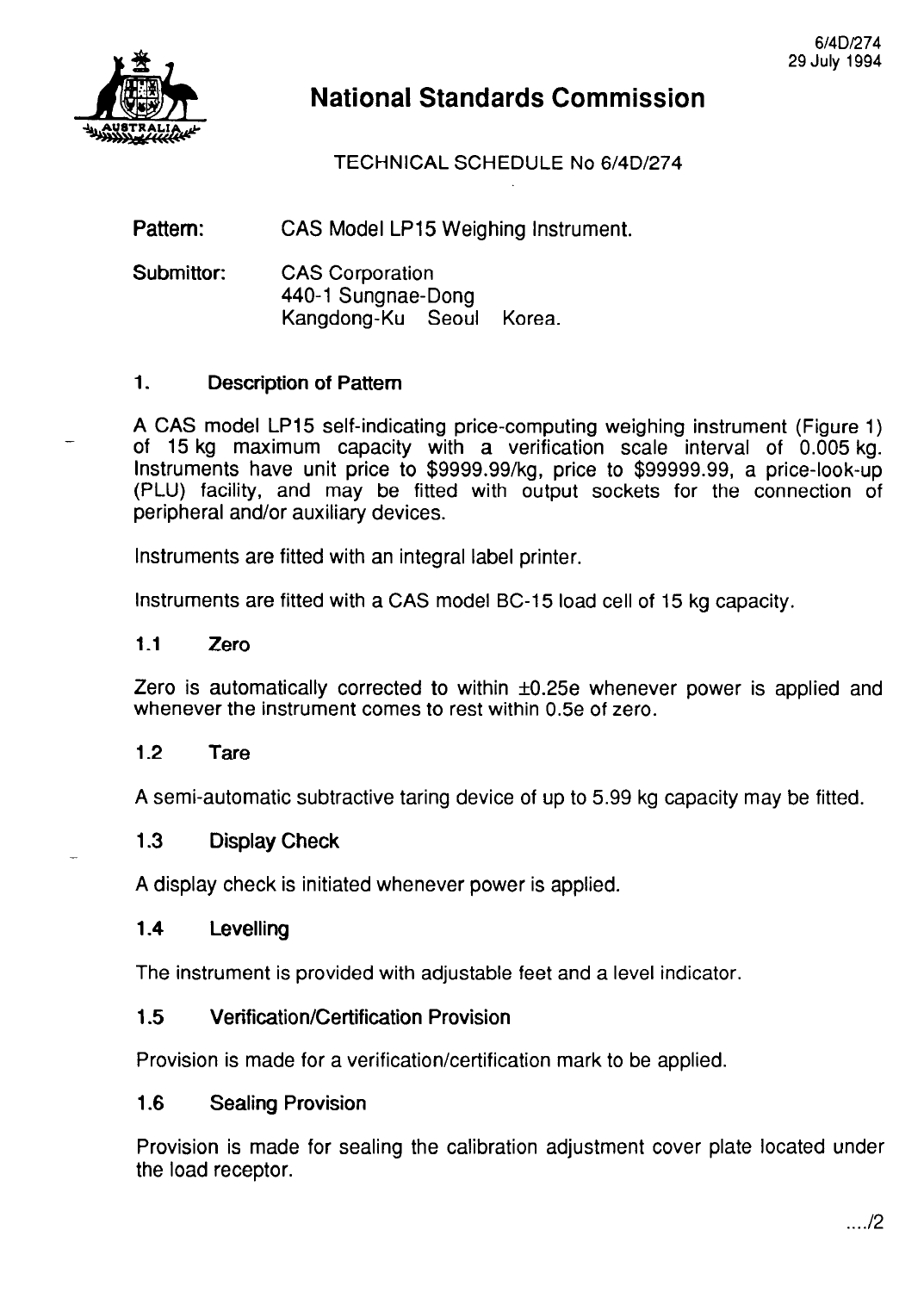#### Technical Schedule No 6/4D/274 Page-2

#### **1.7 Markings**

Instruments are marked with the following data, together in one location:

NSC No 6/4D/274  $CD$ Max .......... kg \* Min ........... kg \* = ............ kg \* ;I-. . . . . . . . . . kg

\* Repeated adjacent to each reading face.

#### TEST PROCEDURE

Instruments should be tested in conjunction with any relevant tests specified in the Inspector's Handbook.

#### **Maximum Permissible Errors at Verification/Certification**

The maximum permissible errors for increasing and decreasing loads, expressed in terms of verification scale interval (e), with the instrument adjusted to zero within  $\pm 0.25e$  at no load, are:

 $\pm 0.5e$  for loads from 0 to 500e;  $\pm$ 1.0e for loads over 500e up to 2000e; and  $±1.5e$  for loads over 2000e.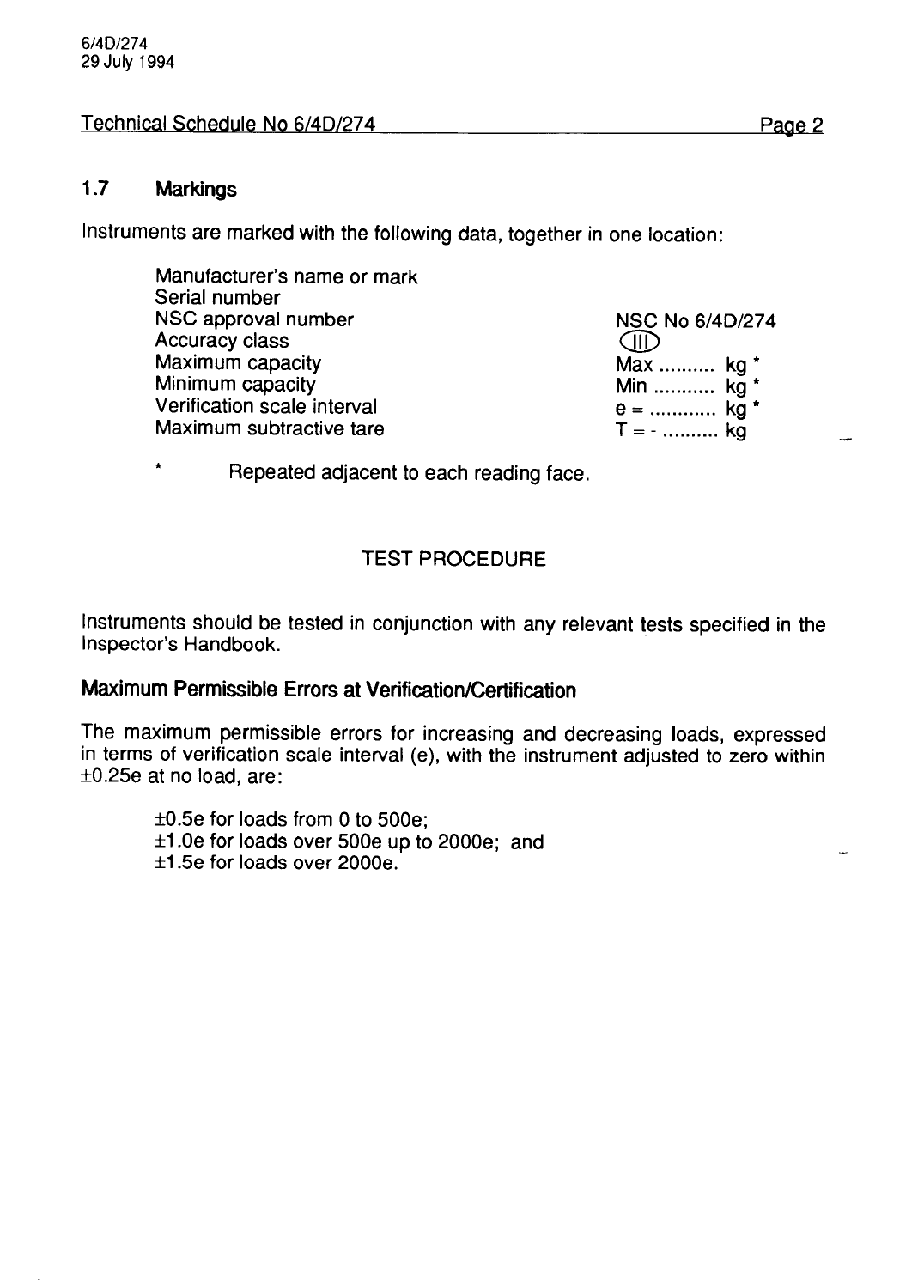TECHNICAL SCHEDULE No 6/4D/274

### VARIATION No 1

Pattern: CAS Model LP15 Weighing Instrument.

**Submittor:** CAS Corporation 440-1 Sungnae-Dong Kangdong-Ku Seoul Korea

### **1. Description of Variants**

### **1.1 Variant 1**

A CAS model XP-15 self-indicating price-computing weighing instrument of 15kg maximum capacity with a verification scale interval of 0.005kg.

Instruments are fitted with an integral ticket printer.

A semi-automatic subtractive taring device of up to 9.995kg capacity may be fitted.

### **1.2 Variant 2**

Using a switched mode internal power supply unit as an alternative to the power supply circuitry of the pattern.